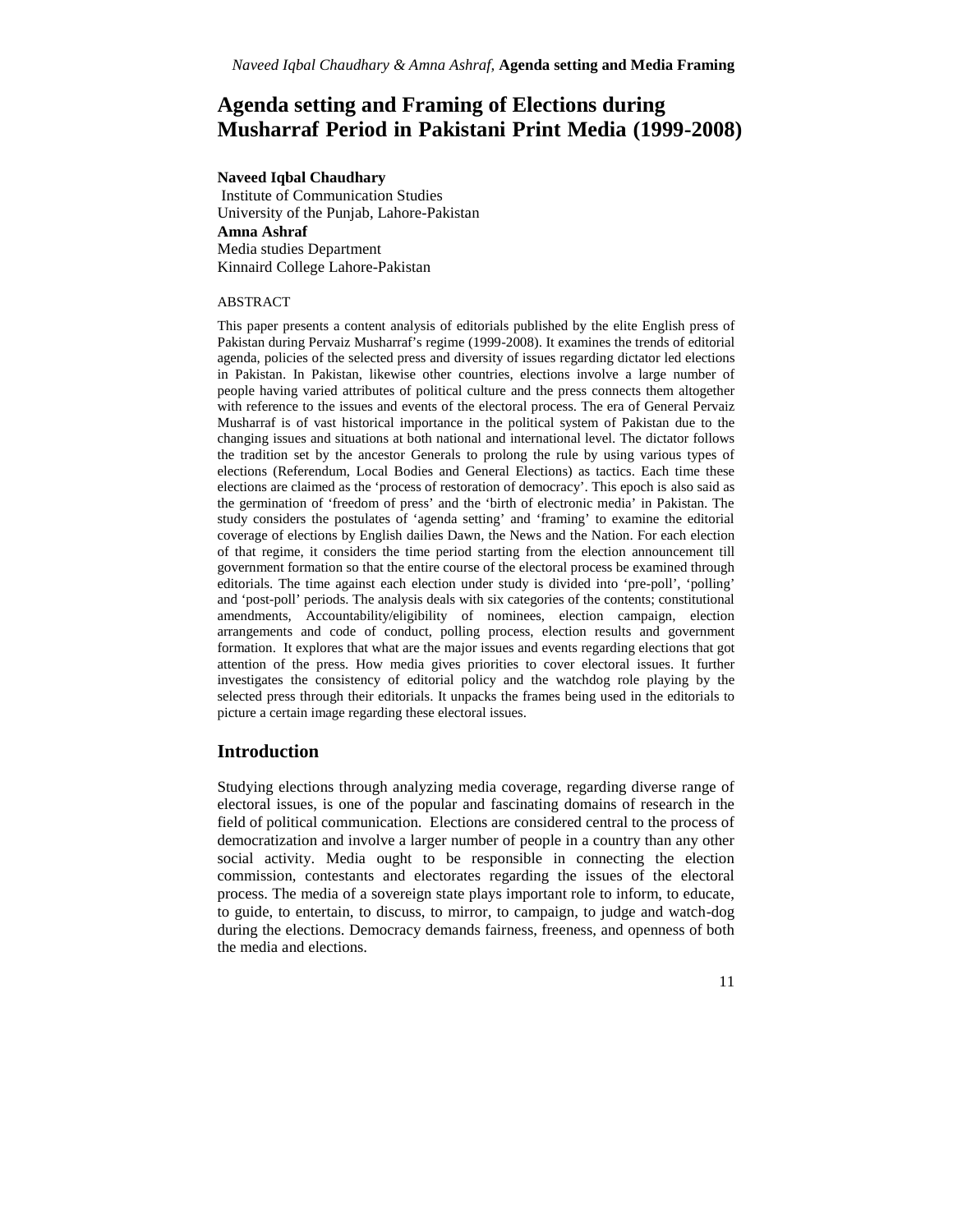In promoting the democratic values and culture in a society, free and responsible role of media is ever demanded. The press with such values not only raises political consciousness among public by selecting certain issues and framing them, but also puts an extra legal check on the electoral system by criticizing and discussing the issues.

Political instability in Pakistan has been one of the major problems since its birth. Many times in its history, democracy has been sabotaged by the Army dictators who used the tactics of elections to prolong their rule. Pervaiz Musharraf took over in 1999, followed the footprints of previous Army rulers and conducted many elections that are resulted in the spread of his rule around ten years.

The present study intends to examine that what were the major issues and events regarding Local Govt. Elections (2001, 2005), Referendum (2002) and General Elections (2002, 2008) that got attention of the press during Musharraf regime? How media set priorities to cover these electoral issues? It further attempts to gauge the consistency of editorial policy of the selected press while covering each type of elections and the role of press as watch-dog.

## **Rationale for selecting elections during Musharraf regime (1999- 2008)**

All elections that are conducted during Musharraf regime are significant in the political history of Pakistan as these elections were known as process of 'restoration of democracy'. As a dictator, Musharraf practiced a variety of elections types like Local Govt. Elections, Referendum and General Elections as tactics to legitimize and prolong his rule. The Musharraf regime was considered as the era of apolitical alliances, party shifts, constitutional amendments, horse trading, electoral rigging, domestic violence, terrorism and foreign pressures. All practiced types of elections (Local Govt. Referendum and General Elections) have different and diverse range of issues involved in their conduct and result. Researchers have collected the data from the date of announcement of each election during Musharraf regime till the government formation after the declaration of results so that all major events and issues regarding electoral process are analyzed. Further, researchers have divided the case of each election into three segments of time as pre-poll, polling and post-poll in order to deeply observe the variety of issues in each phase through their editorial coverage.

## **Rationale for selecting editorials of daily The News, The Nation and Dawn**

This study considers the editorials and editorial notes of daily Dawn, The News and The Nation during the Pervaiz Musharraf regime (1999-2008). The rationale behind the selection of these newspapers is that all these appeared regularly during the period under consideration. These newspapers are popular icons of English press of Pakistan, having vast circulation and credibility among readers. These newspapers are playing important role in presenting national and international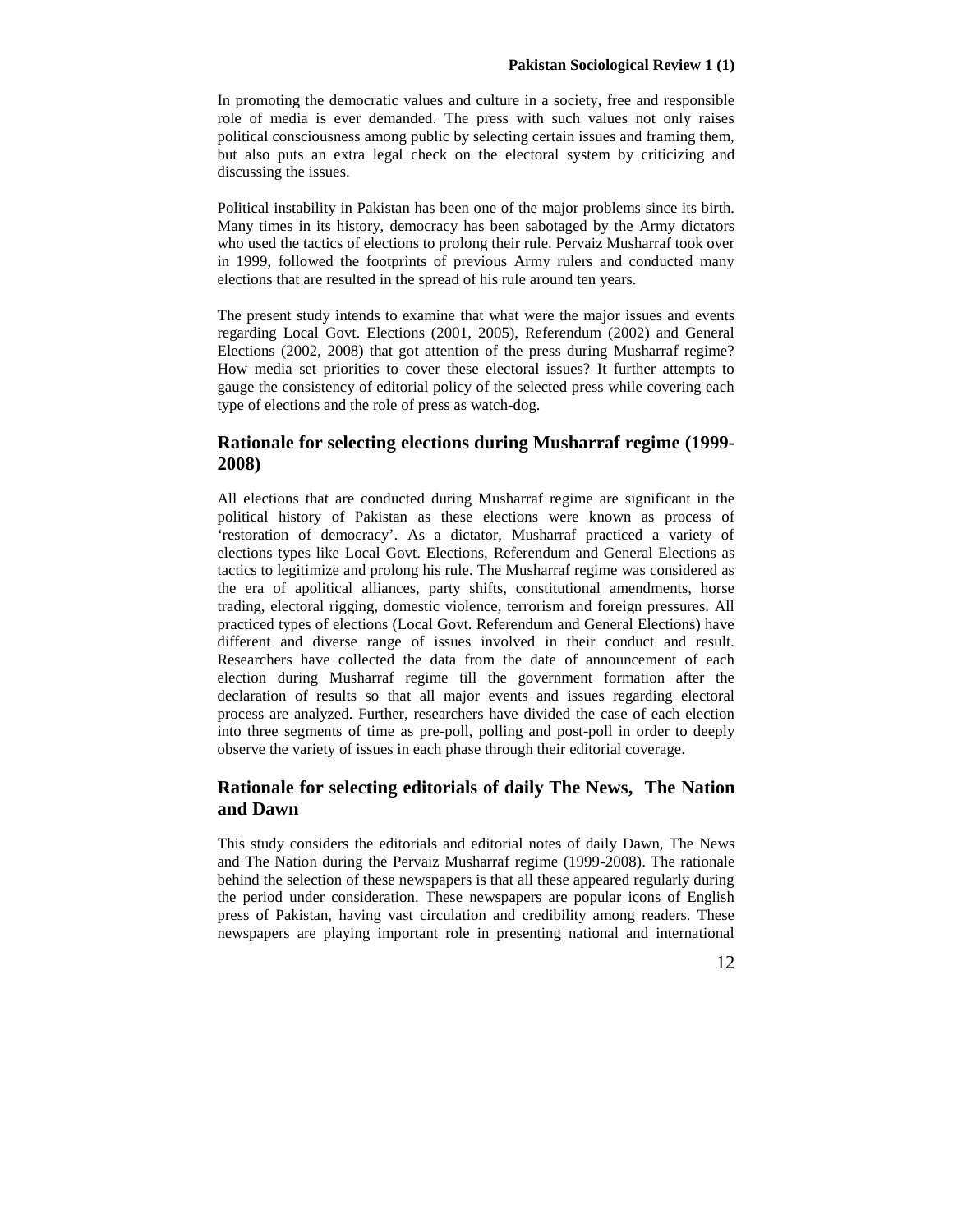issues following the editorial policies of their own. The editorial policy of a newspaper is better presented in the editorial, as it enjoys central place in a paper and captures relatively serious readers. Editorials differentiate one newspaper from the others by originally presenting the viewpoint of editor or owner (Saleem: 2010).

The role of editorial being echo of a newspaper is multidimensional especially in promotion of democracy, voter education and political socialization of general public. Researchers have selected the editorials of daily Dawn, The News and The Nation analyzing newspaper's policy, stance, framing and coverage of frequency in discussing the electoral issues during Pervaiz Musharraf regime (1999-2008).

## **Media and Elections**

The relationship between media and politics has always been an important area of political communication. Media is responsible to inform, to educate, to provide a platform for public, to give publicity and channel for political advocacy in democratic societies. The press always focuses on politics and different political issues in their contents. Editorials are the element of newspapers which establish political character of any newspaper and also called 'Voice' of a newspaper (McNair, 2007)

New media has changed the traditional ways of working even in political sphere. Now-a-days, due to websites, blogs and other links of information politics is more interactive and concept of 'electronic democracy' or 'e-democracy' is more common. But still mainstream media is considered more credible as source of political news (Negrine, 2008).

An important aspect to determine media's role in framing politics is type of media that whether it is commercial or public TV news or tabloids versus quality newspapers, framing of politics will be different. But it is also important to know that in a country whatever the type of media is, media content is always in support of national interests (Strömbäck and Aelst, 2010). The newspapers make their own choices while giving coverage to the candidate, (Caliendo and Mcllwain, 2006) examined minority candidates in both majority-minority and majority-white districts during the 2004 election cycle and revealed that the newspapers give coverage to candidates on racial basis, coverage of biracial and all-black elections is more likely to contain a racial frame than stories about all-white races.

If media can build the image of any party it can also distort some one's image while making choices, Rudd and Connew (2007) have discussed that in 2005 elections, a number of minor parties claimed that their poor performance on election night was due in part to the coverage their campaigns had received in the media, but there is always some logic behind covering election campaigns which does not necessarily disadvantage small parties. However, such coverage tends to be 'game-based' coverage – who's winning? Who's losing? Who are you going into coalition with? And there is no guarantee that this coverage will be favorable even if it is 'fair'. The question here is that while making choices, how media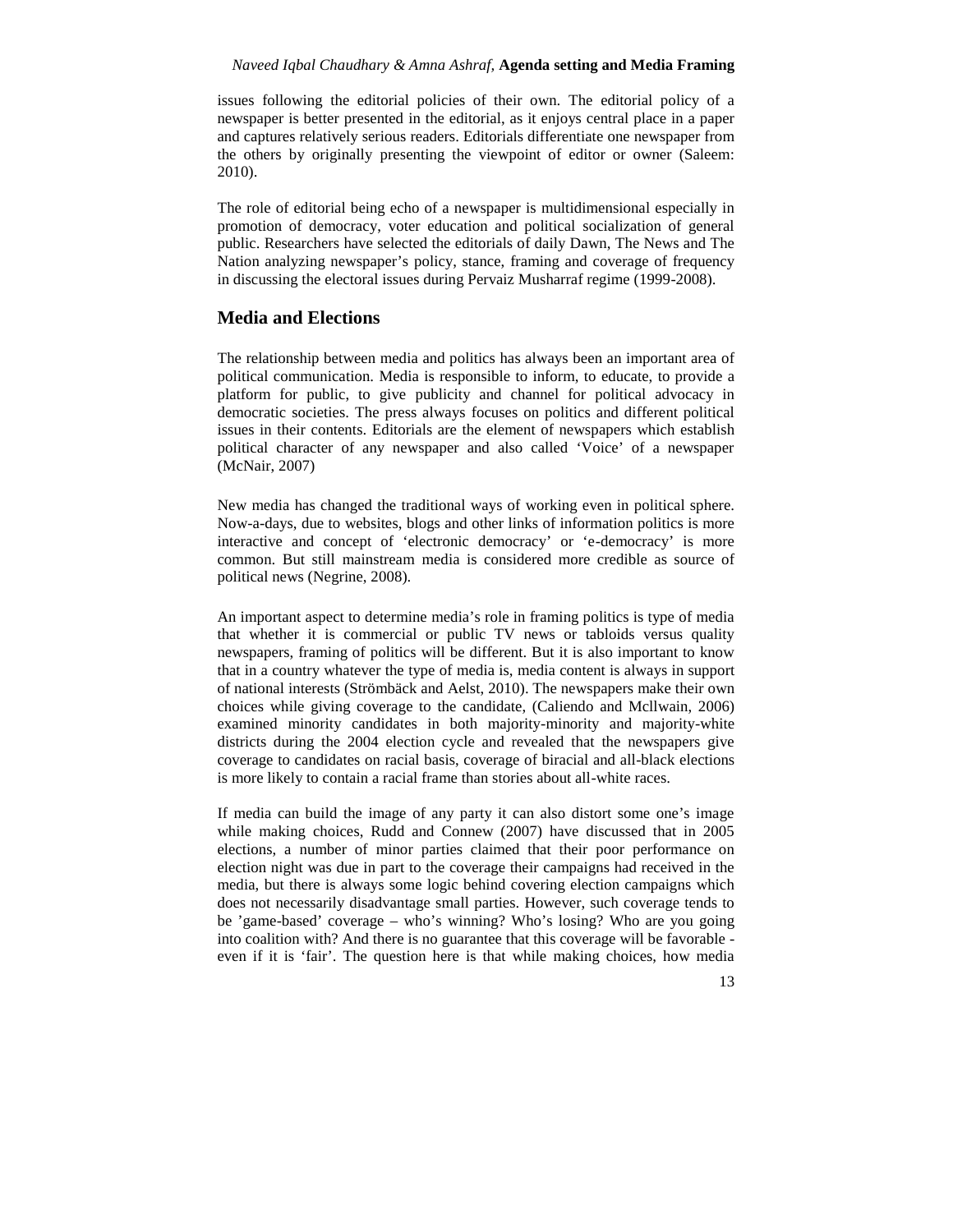decide which candidate gets more attention than others or do they follow the hierarchy determined by the parties? (Aelst, Maddens, Noppe and Fiers, 2008) In other words, is the media's interest in a politician a consequence of media logic or of a party logic? As the study's multivariate analysis clearly indicates, both logics are relevant, with the party logic outweighing the media logic. However, the question remains to what extent the parties have already incorporated a media logic in the selection of their political personnel.

As far as the impact on the voters is concerned the Australian experience from the 1990 federal election campaign supports a 'modest impact' thesis, that campaign news, advertising and related activities reported in the mass media are significant among a number of secondary determinants operating beneath a primary, partisan influence on how most people vote (Forrest and Marks, 1999). Tworzecki and Semetko (2010) through a study suggested that in the context of more highly volatile electorates in the new democracies of East-Central Europe, campaign information in the news media plays a critical role in campaigns and electoral outcomes. Drew and Weaver (2006) stated important factors to determine voting behavior in four different U.S. presidential elections. According to them Radio, TV and Internet as well as interpersonal experience and demographic variables are also important factors that determine voting behavior of U.S. voters' decision. But another important point is also highlighted that Radio is the mostly used medium in U.S. for political awareness. Voter's choices and perceptions are indirectly determined by the media. There are other variables that make public's political views like positive and negative schemas, community and demographic characteristics (Kosicki, Becker and Fredin, 1994).

Some studies that are conducted in on U.S. presidential elections illustrated the reasons of lack of public interest in political campaigning and minimal effects of media. Results show that media exposure and attention are little to do with political knowledge and awareness. Demographic variables are important predictors of political behavior and education level of voters is significant predictor. Another important reason of lack of public interest is increasing media choices due to cable and satellite. People are now more vulnerable to change channels if they do not like anything on any specific channel (Drew and Weaver, 1998). However, on the other hand some studies suggest that media coverage affect and determine voter's preferences among presidential candidates as well as all electoral process in US (Domke, Fan, Fibison, Shah, Smith and Watts, 1997).

Media has an impact on electoral process and democracy as Kellner (2005) while studying media and election 2004 has argued that several convergent trends intersecting US media and politics have seriously undermined U.S. democracy. The corporate control of mainstream media, which biases dominant media toward conservatives and profit; an implosion of information and entertainment and rise of a culture of media spectacle, which makes politics a form of entertainment; the rise of a right-wing Republican media propaganda and attack apparatus, which systematically deploys lies and deception to advance the agenda of conservative groups and interests; and an unparalleled assault on the press and manipulation of media by the Bush administration.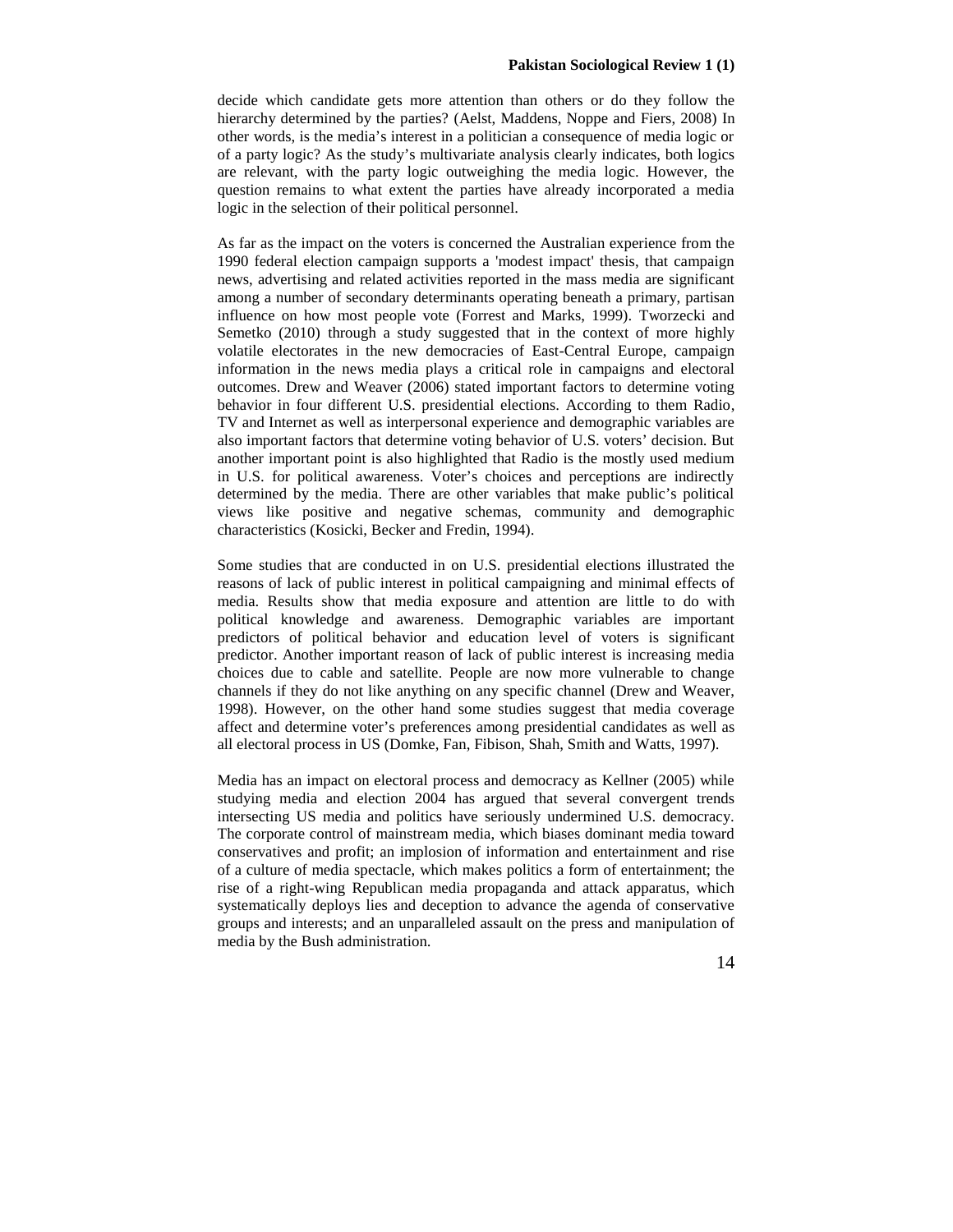Literature review indicates the results of various studies that are conducted in different areas of media and elections. These researches have focused on media coverage of Local, General and Presidential elections and effects of electoral coverage on voting behavior of any specific country. However, the present study focuses on how Pakistani English newspapers covered Local Government Elections, General Elections and Referendum conducted during Musharraf regime (1999-2008). What was the point of difference of electoral coverage in these newspapers, how newspapers used different frames to cover elections and which newspaper remained more critical towards elections in their editorials?

### **Theoretical Framework**

The theoretical framework (for elaborating the concepts under study, bridging the variables and providing foundations for the entire study in organizing the research questions, collecting data and analysis procedures) holds the theory of 'agenda setting' and the concept of 'framing'.

Agenda setting theory is an idea that the media by their display of contents, come to determine the issue the public thinks about and talks about. So the media attention to an issue elevates it importance among the public (cited in Ishaq, 2002:180). Cohen (1963) states that it may not be successful much of the time in telling people what to think but it is stunningly successful in telling its readers what to think about" (cited in Tankard, 1992).

The founding researchers of agenda setting, Maxwell McCombs and Donald Shaw (1972) also focus on the same ability and power of the media to make public to think about and talk about from the messages they receive. They argue that people tend to think more about the ideas presented in the media than about the ideas not in the media.

When we say that media has an impact on agenda setting, we mean that they have ability to choose and emphasize certain topics, thereby causing the public to perceive these issues as important. (Dominick, 2002: 543). Thus notion of agenda setting relies on the transfer of issues from the media to the public.

According to McQuail and Windahl (1993) agenda setting is a threefold concept comprised of the media agenda (policy ranking by importance in media contents), the public agenda (ranking in opinion surveys) and the policy agenda (rankings in the legislative bodies).

Majority of the agenda setting researchers are underlying two basic assumptions; 1) the media rather reflecting the reality, filters and shapes it; 2) media concentration on a few topics guides public to rank those issues more important than the others.

While discussing the power of media to set agenda through concentration of contents that it emphasizes by ignoring other, the issue of presenting these contents comes in. The concept of framing deals with the same issue. Framing of media contents means to present them in a way as to guide its interpretations along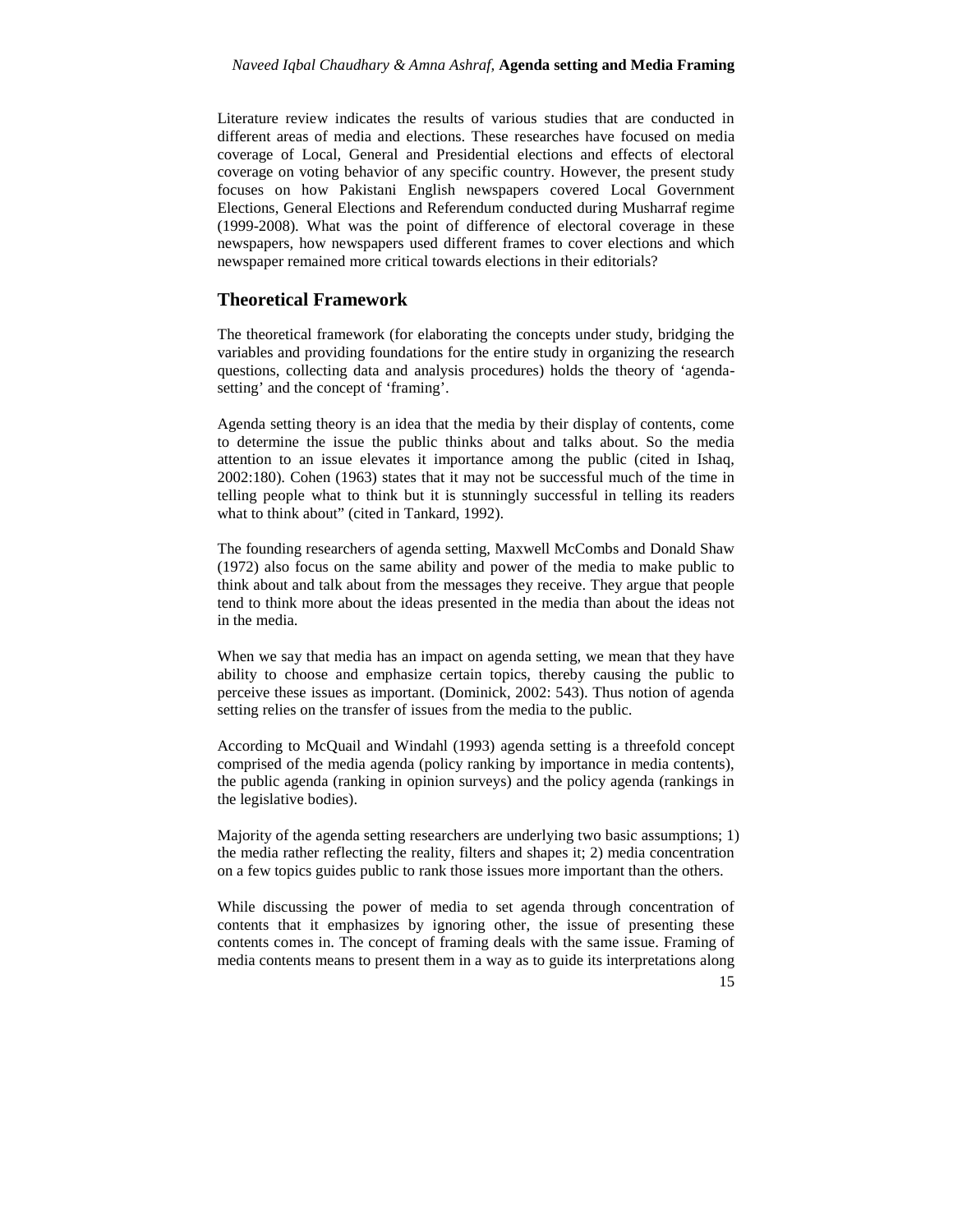certain forced lines. The basis of framing is that the media focuses attention on some events and places them within a field of meaning (Chyi & McCombs, 2004). The way in which an issue is presented is also a choice made by the journalists likewise they choose some issues to be placed in media agenda. Thus, a frame can be called as a way the media organizes and presents an issue to suggest its users about the social meanings attached in it (i.e. what to think about). Goffman (1974) the father of frame analysis, describes frame as cognitive structures which unconsciously lead the individual to what is to be noticed and which defines that situation for the individual.

In this research paper we attempted to measure the agenda priorities and framing of various electoral issues by the selected newspapers in their editorials and editorial notes during Musharraf regime. Which were the issues frequently covered by these newspapers? How (in which direction) they have framed these issues? What was the consistency ratio in the editorial policy of the selected newspaper while covering these issues? How much different types of elections affected the selection procedure and framing of the issues? The paper focuses only on analyzing the media contents and ignores the public perception of the issue importance and the social meanings drawn by the readers. The selected postulates of agenda setting and framing have helped us in interpreting the results of the study to answer the research questions about framing and agenda setting role the selected newspapers regarding electoral issues during Musharraf regime.

## **Research Questions**

This study focuses on following four research questions;

RQ1. Was there a difference in the editorial coverage of selected elections in English newspapers during Musharraf regime?

RQ2. Which election frames got the maximum newspapers coverage during Musharraf period?

RQ3. How did the frequency of election frames change over different time periods (Pr-Polling, Polling and Post-Polling) of election process?

RQ4. Which newspaper performed the watch-dog role regarding the coverage of selected elections during Musharraf regime (1999-2008)?

### **Methodology**

To answer the research questions this study has used booth quantitative and qualitative content analysis. Three English daily newspapers The News, The Nation and Dawn are selected in this study because these newspapers have high no. of circulation in Pakistani society. This study comprises of all editorials and editorial notes that are published in The News, The Nation and Dawn during different elections of Prevaiz Musharraf period 1999-2008.

Researchers used six frames to examine electoral coverage that were measured on presence/absence basis. These frames are Constitutional Amendments (editorials regarding constitutional amendments, Legal Framework Ordinance, devolution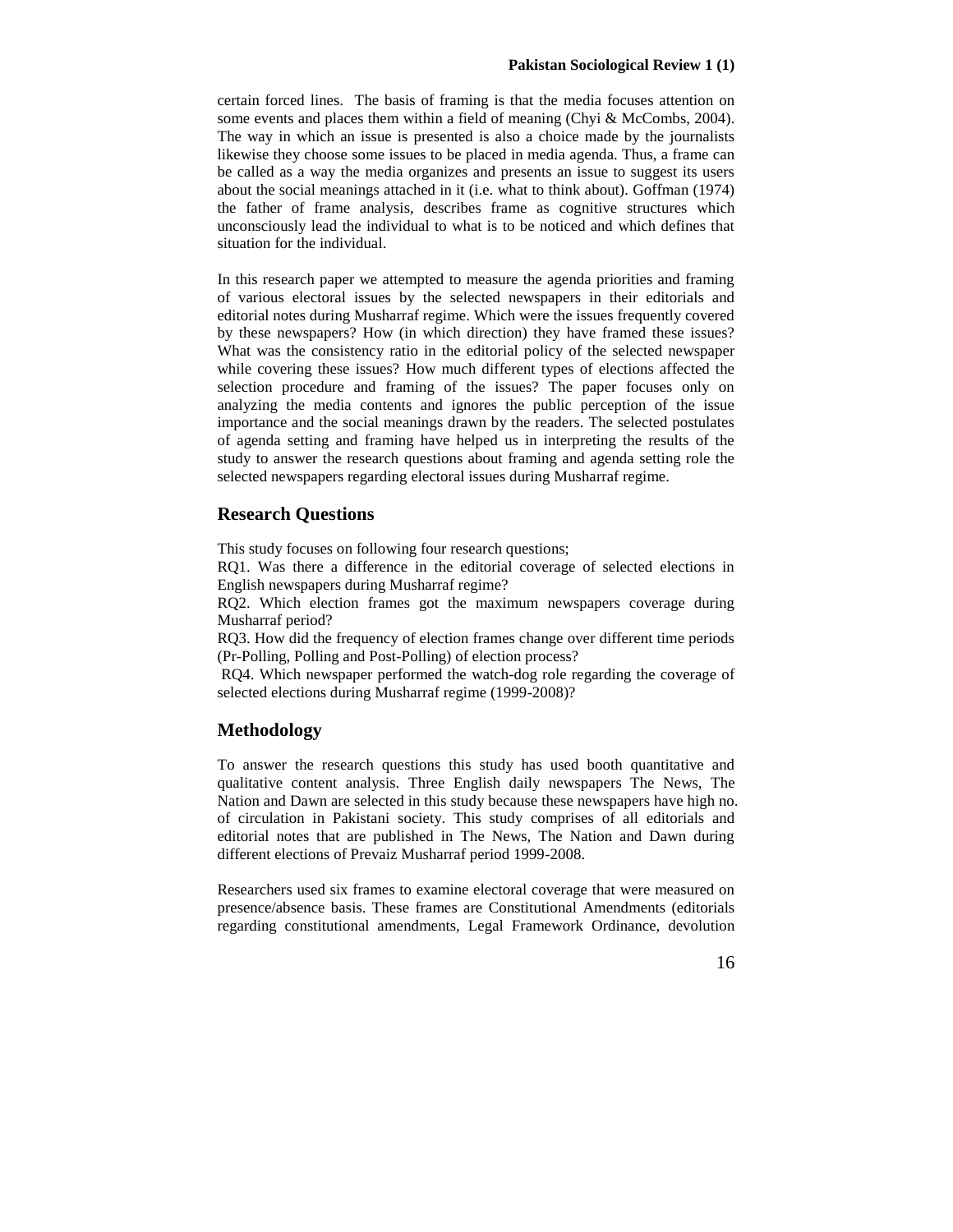plan, electoral reforms, election orders, their acceptance, impacts, public and politician's views, and any type of discussion and analysis about them), Accountability and Eligibility of Nominees (editorials regarding the accountability and eligibility of politicians and nominees, NAB policies, actions, rejection of applications of the defaulter nominees and any type of discussion about the accountability and nomination process), Electoral Campaign (editorials regarding the campaign announcement, ethics and rules of campaign, usage of media channels, election meetings, campaign expenditures, campaign duration and any type of concerns about election campaign), Electoral Arrangements and Code of Conduct (editorials which deals with the subject of election arrangements, code of conducts issued by the Election Commission of Pakistan regarding political parties, candidates, election campaigns, media coverage and monitoring the electoral process).

Polling (editorials discussing the polling day process, opening and closing of polling, polling management, polling security, law and order, polling stations and the issues related to the polling day of any election) and Results and Government Formation (editorials regarding the election results, their time of compilation, announcement of results, government formation process, the trends of political parties and candidates during the process of government formation. This category also includes the meetings of newly formed governments and the oath taking ceremonies).

For qualitative analysis, researchers intended to study that which newspapers played watch-dog role during elections? By watch-dog role, researchers meant that which newspaper was more critical to cover electoral issues during this time period. To measure this, researchers divided overall tone of editorials into three directions, positive, negative and neutral that is again coded on presence/absence basis.

Positive means it favors the govt. stands, policies and actions. If it attempts to promote the public opinion in favor of government and positively portray its plans. Negative means it is critical towards the govt. stand, policies and actions. If it negatively portray govt. plans and criticize the issue in its analysis along with suggestions. Neutral means if its general stance is simply interpretative without having any 'positive' or 'negative' element.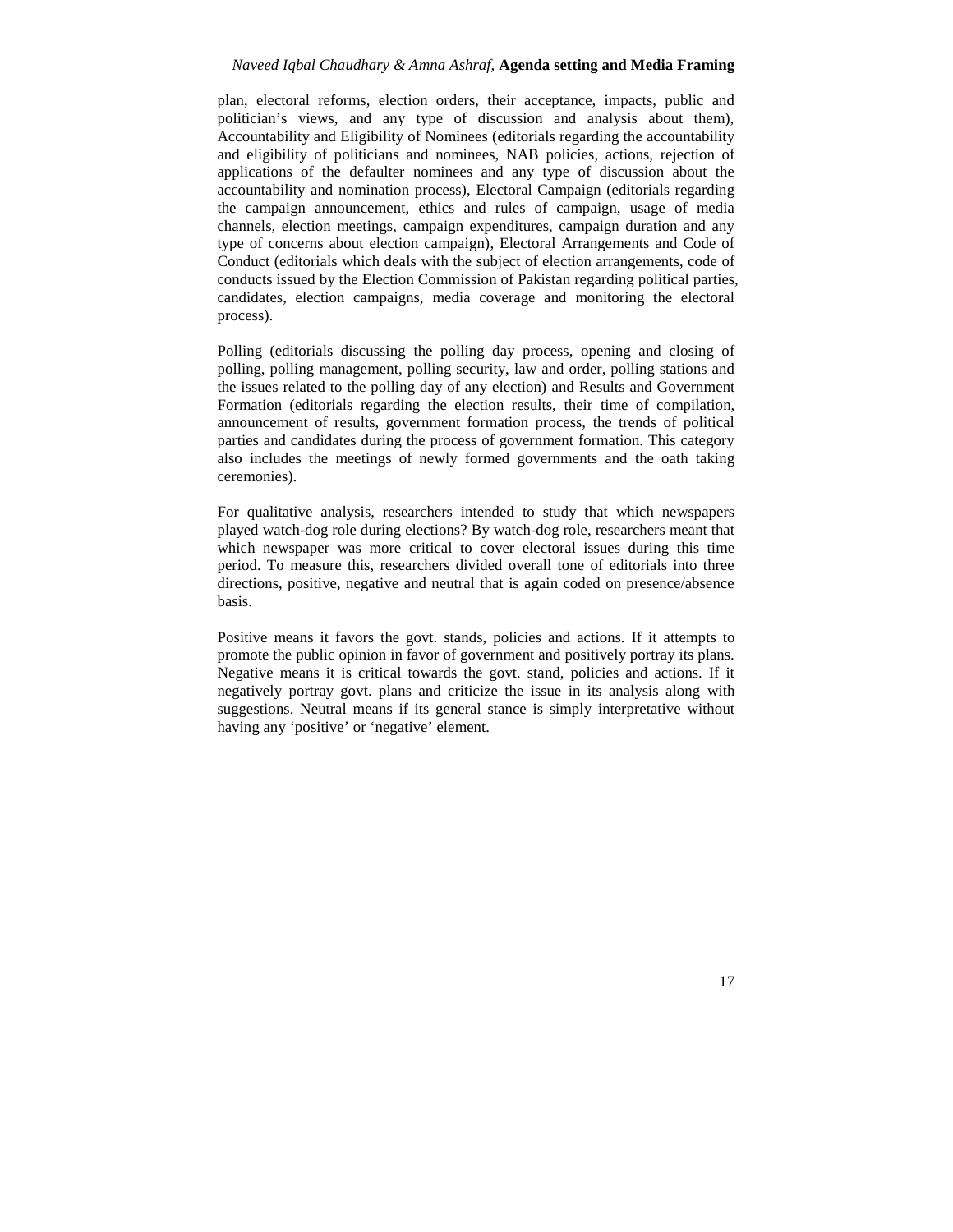## **Results**

| Table 1. Editorial Coverage of Elections in Pakistani English Newspapers during |  |
|---------------------------------------------------------------------------------|--|
| Musharraf Period (1999-2008)                                                    |  |

| Elections               | The News   | The Nation | Dawn       | Total       |
|-------------------------|------------|------------|------------|-------------|
|                         |            |            |            | Editorials  |
| Local Govt. 2001        | 67 (23.9%) | 68 (17.3%) | 33 (22.4%) | 168 (20.5%) |
| Referendum 2002         | 43 (15.3%) | 71 (18.1%) | 13 (8.8%)  | 127 (15.5%) |
| <b>General Election</b> | 57 (20.3%) | 92 (23.4%) | 43 (29.2%) |             |
| 2002                    |            |            |            | 192 (23.4%) |
| Local Govt. 2005        | 50 (17.8%) | 64 (16.3%) | 20 (13.6%) | 134 (16.3%) |
| <b>General Election</b> | 63 (22.5%) | 97 (24.7%) | 38 (25.8%) |             |
| 2008                    |            |            |            | 198 (24.1%) |
| Total                   | 280 (100%) | 392 (100%) | 147 (100%) | 819 (100%)  |

Based on the Table 1, results indicate that there was a significant difference in the editorial coverage of elections in Pakistani English newspapers during Musharraf period. Newspapers published total 819 editorials on elections, out of which The Nation published maximum editorials 392, whereas The News published 280 and Dawn published 147 editorials on elections during this time period. One interesting fact is that The Nation and Dawn discussed the General Election 2002 than the other elections in editorials 92 (23.4%) and 43 (29.2%) respectively whereas The News published more editorials 67 (23.9%) on Local Govt. elections 2001.It was common that during all elections that were conducted during Musharraf period The Nation published more editorials 68 (17.3%), 71 (18.1%), 92 (23.4%), 64 (16.3%) and 97 (24.7%) than The News and Dawn.

**Table 2.** Coverage of electoral frames by Pakistani English Newspapers during Musharraf Period (1999-2008)

| Frames             | The News   | The Nation | Dawn       | Total       |
|--------------------|------------|------------|------------|-------------|
|                    |            |            |            | Editorials  |
| Constitutional     |            |            |            | 97 (11.8%)  |
| Amendments         | 37 (13.2%) | 42 (10.7%) | 18 (12.2%) |             |
| Accountability and |            |            |            |             |
| Eligibility of     |            |            |            | 105 (12.8%) |
| <b>Nominees</b>    | 34 (12.1%) | 56 (14.2%) | 15 (10.2%) |             |
| Electoral Campaign | 46 (16.4%) | 67 (17.0%) | 22 (14.9%) | 135 (16.4%) |
| Electoral          |            |            |            |             |
| Arrangements and   |            |            |            | 178 (21.7%) |
| Code of Conduct    | 61 (21.7%) | 82 (20.9%) | 35 (23.8%) |             |
| Polling            | 52 (18.5%) | 75 (19.1%) | 27 (18.3%) | 154 (18.8%) |
| Results and        |            |            |            |             |
| Government         |            |            |            | 150 (18.3%) |
| Formation          | 50 (17.8%) | 70 (17.8%) | 30 (20.4%) |             |
| Total              | 280 (100%) | 392 (100%) | 147 (100%) | 819 (100%)  |

18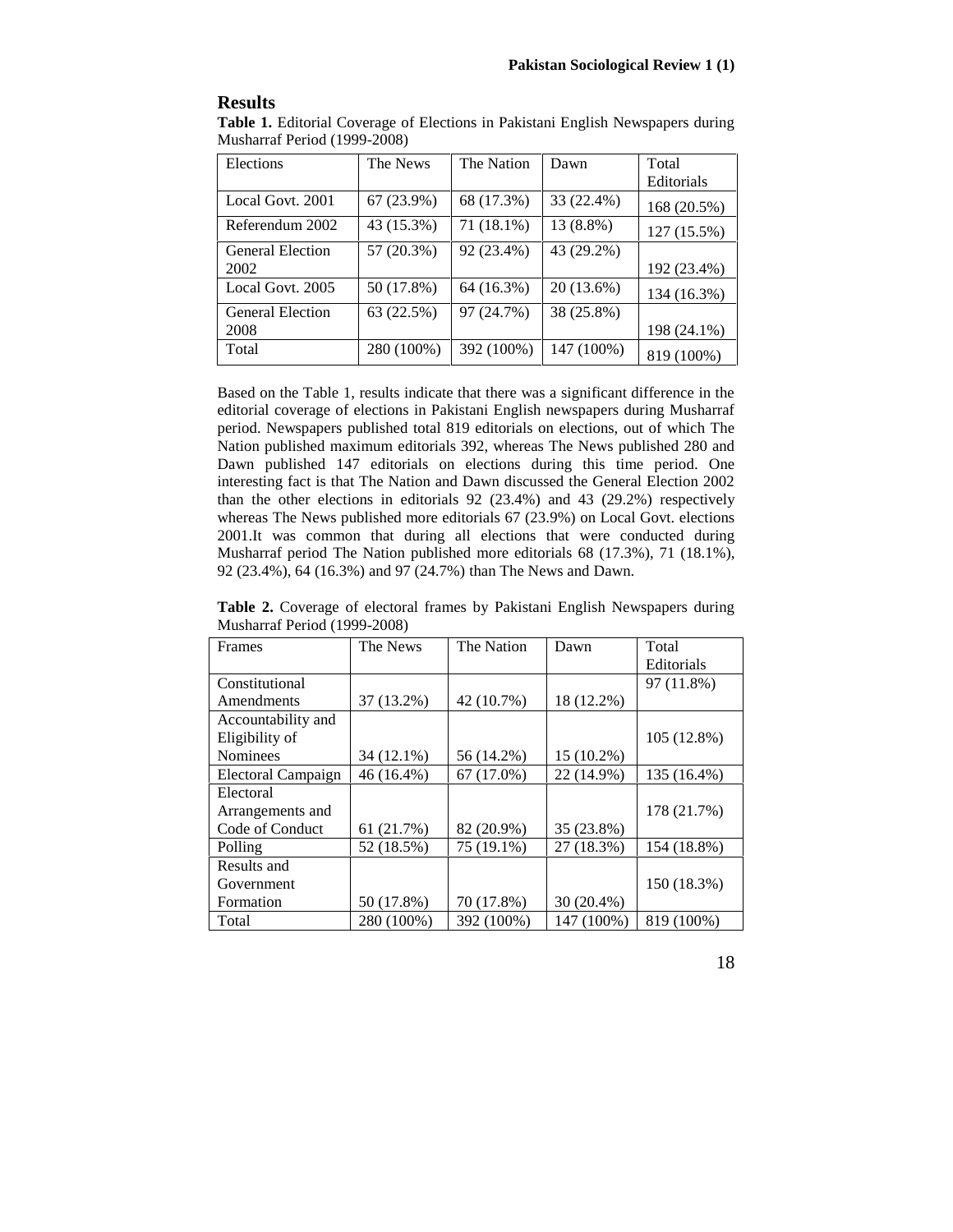Table 2 answers the second research question. Here the researchers examined that which electoral frames were used by Pakistani English newspapers to discuss elections. Results of frames indicate that overall the frame of 'electoral arrangements and code of conduct' was discussed more 178 (21.7%) in The News, The Nation and Dawn. However, other frames were also quite common: 'constitutional amendments' 97 (11.8%), 'accountability and eligibility of nominees' 105 (12.8%), 'electoral campaign' 135 (16.4%), 'polling' 154 (18.8%) and 'results and government formation' 150 (18.3%).

One interesting finding is that The News, The Nation and Dawn discussed the same frame 'Electoral Arrangements and Code of Conduct' more than the other frames with the frequency of 61 (21.7%), 82 (20.9%) and 35 (223.8%) respectively.

**Table 3.** Coverage of election in different time periods in Pakistani English Newspapers during Musharraf Period (1999-2008)

| Time-Period  | The News    | The Nation  | Dawn       | <b>Total Editorials</b> |
|--------------|-------------|-------------|------------|-------------------------|
| Pre-polling  | 81 (28.9%)  | 128 (32.6%) | 46 (31.2%) | 255 (31.1%)             |
| Polling      | 97 (34.6%)  | 133 (33.9%) | 56 (38.0%) | 286 (34.9%)             |
| Post-polling | 102 (36.4%) | 131 (33.4%) | 45 (30.6%) | 278 (33.9%)             |
| Total        | 280 (100%)  | 392 (100%)  | 147 (100%) | 819 (100%)              |

Table 3 asked the third research question how the frequency of coverage changed over different time periods of elections process. Results indicate that polling period was the time most frequently discussed by The Nation and Dawn with the frequency of 133 (33.9%) and 133 (33.9%) whereas, The News published more editorials 102 (36.4%) during post-polling period. Overall, the polling period discussed more in editorials 286 (34.9%) than pre-polling 255 (31.1%) and post polling 278 (33.9%) period.

**Table 4.** Comparative topical coverage of elections in Pakistani English Newspapers during Musharraf Period (1999-2008)

| <b>Newspapers</b> | Positive    | Negative     | Neutral     | <b>Total Editorials</b> |
|-------------------|-------------|--------------|-------------|-------------------------|
| The News          | 160 (55.7%) | 53 (22.1%)   | 67 (22.8%)  | 280 (34.1%)             |
| The Nation        | 103 (35.8%) | 160 (66.9%)  | 129 (44.0%) | 392 (47.8%)             |
| Dawn              | 24 (8.3%)   | $26(10.8\%)$ | 97 (33.1%)  | 147 (17.9%)             |
| Total             | 287 (100%)  | 239 (100%)   | 293 (100%)  | 819(100%)               |

Table 4 indicates that overall newspapers published more neutral editorials 293, negative 239 and positive 287 on selected elections. However, The Nation published more editorials 392 (47.8%) as compared to The News and Dawn that was 280 (34.1%) and 147 (17.9%) respectively. The Nation published more negative editorials that were 160 (66.9%) whereas The News published 53 (22.1%) and Dawn published 26 (10.8%) negative editorials. The News published more positive editorials 160 (55.7%) whereas The Nation published 103 (35.8%) and Dawn published 24 (8.3%) positive editorials. Dawn published more neutral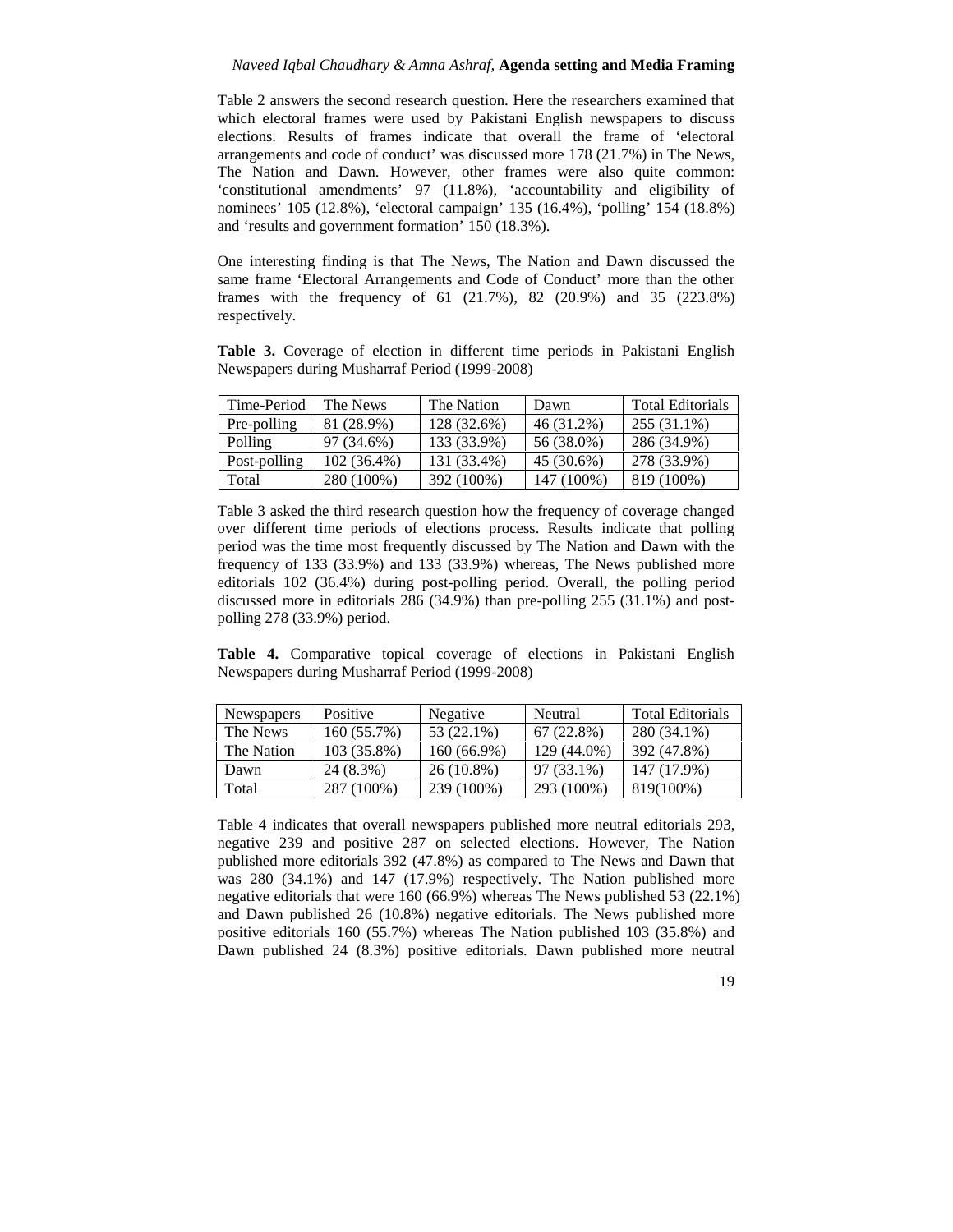editorials 129 (44.0%) and The News and The Nation published 67 (22.8%) and 97 (33.1%) neutral editorials on electoral issues.

## **Discussion and Analysis**

This paper was aimed at analyzing the editorial coverage of electoral issues by the elite English newspapers of Pakistan during Pervaiz Musharraf regime (1999- 2008), looking specifically at the issues regarding each election under study, their contextual and procedural frames. Another concern of the study was to compare the newspaper coverage frequency, framing of the issues and their editorial policy consistency during Referendum, Local Govt. and General Elections. The results presented above show differences and similarities in this regard.

Pervaiz Musharraf followed his ancestor dictators by prolonging and legitimizing the rule through the conduct of various forms of elections. These elections (Referendum 2002, Local Govt. 2001, 2005 and General Elections 2002, 2008) kept engaged the public, institutions and media, in their controversies, conduct, alliances, legal amendments and outcome, which made the military dictator able to extend his rule and win the so called (engineered) public mandate. Mass media outlets of this era were enjoying considerable freedom of expression as a mouthpiece of the society, which by addressing, analyzing and criticizing the dictatorship performed the role of responsible media at one extent and the role of exhaust pipe on the other. The vocal behavior of media outlets provided the public with opportunities of their mental catharsis, resultantly avoiding any noteworthy uprising against dictatorship.

The selected elite English press published 819 total editorials for discussing the issues of elections under study. Hence, the press stayed vocal during elections by reporting, explaining, analyzing, discussing and criticizing various dimensions involved in the process and conduct of the selected elections. By comparing the contribution made by the selected newspaper in this regard, we found daily the Nation with a major lead (392 editorials) than the News (280 editorials) and Dawn (147 editorials). The Nation belongs to well known 'Nawa-i-Waqt' group of publications claiming them as protectors and promoters of ideology of Pakistan. From the beginning of the Musharraf regime, this group consistently remained an active watchdog of his legal position, policies, actions and performance for the country. Daily The News belongs to 'Jang Group of Publications' that declare having no editorial policy. The News remained expressive with second largest frequency of editorials on electoral issues but its stance was found pro govt. Daily Dawn claims to be neutral and results of the present study has also shown the neutral stance of the Dawn in covering elections of Musharraf regime.

Researchers found the General Elections (2002, 2008) the most discussed agenda of the selected press in contrast with Local Government and Referendum. Both General Elections 2005 and 2008 were discussed 192 and 198 times respectively by the all three dailies under analysis. Referendum 2002 got more editorial attention of the press than Local Government Elections 2001 and 2005. One major reason for this tendency is that both General Elections and Referendum involve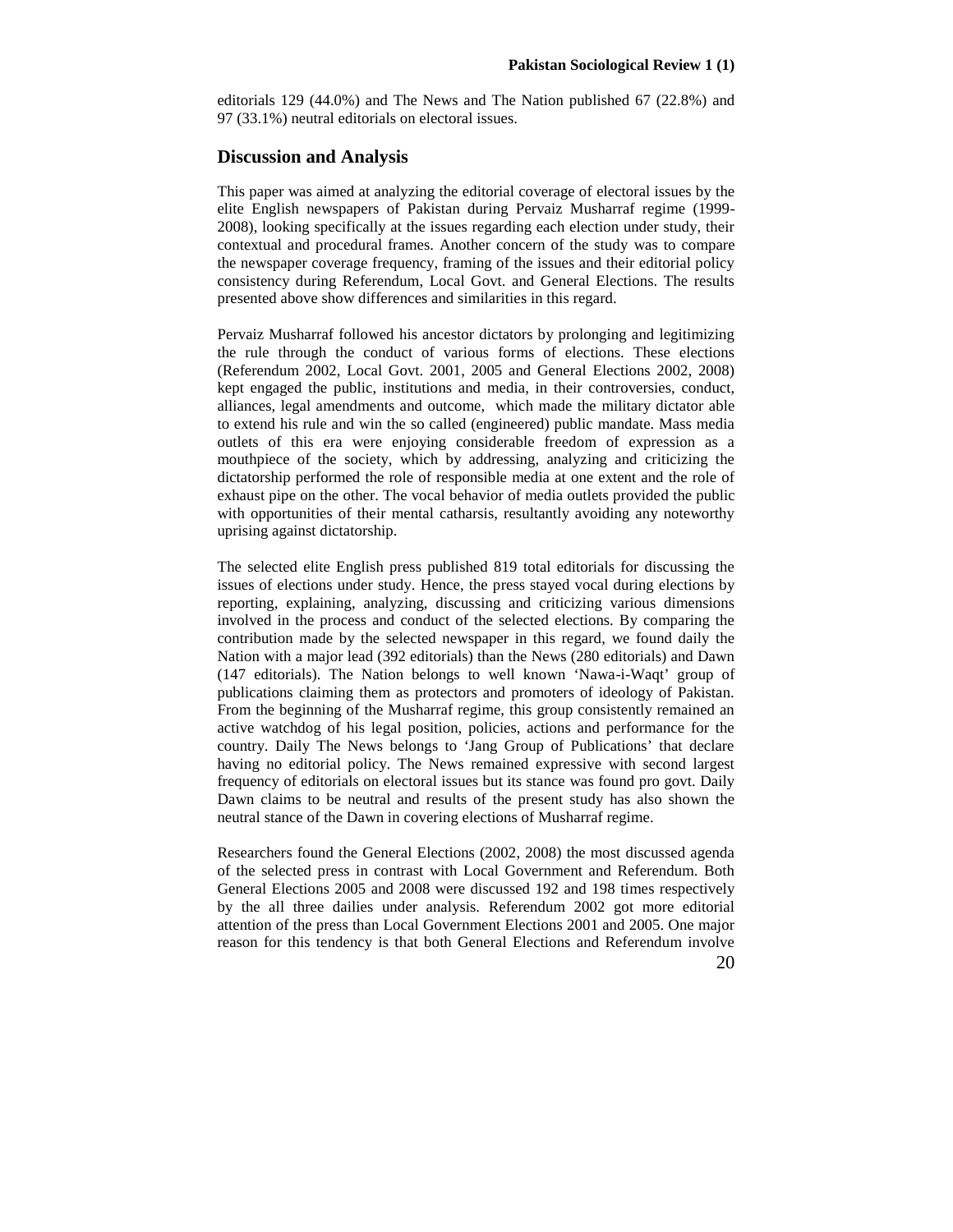the entire electorate of a state in the activity with uniformity of issues, controversies, process and effects of the election results. Both these types of elections can be called a national level activity that usually happens nationwide on a single day. Hence, the public participation and involvement in them is much higher than the local govt. elections. Another reason is that local government elections were executed in many phases in Pakistan so the lengthy process was not that much boomed as an event. Elections of local bodies carry local issues and involve the communities at regional level. On the same basis, the newspapers have given them least priority in the media agenda. One other interesting fact is that Local Govt. Elections 2001 were discussed more frequently than the Local Govt. Elections 2005 and the difference is because of two reasons; 1) that in 2001 the Musharraf administration approved the Local Government Ordinance and Devolution Plan, 2) the Local Government Elections 2001 were the first elections conducted by Pervaiz Musharraf and were called as 'the process of restoration of democracy' in the country.

For a detailed insight, we divided the process of elections into three periods and found that the 'polling' time remained more in the media agenda than the 'pre polling' and 'post polling' period. All the selected newspapers published 286 editorials to discuss the issues of polling period. While editorials published during the 'post polling' period were nearest in the frequency of editorials during 'polling' period. It is evident from the results that the News multiplied its expressiveness with the proceeding process of elections, while The Nation published more editorials on the issues of 'polling'. The policy of Dawn in converting the issues into media agenda was found uniform during each phase of elections process.

Amongst the selected frames, the editorial coverage for 'electoral arrangements and code of conduct' issues was positioned at top as media agenda. The dailies were also found expressive to discuss 'polling' and 'results and govt. formation' related issues with notable frequency. The issue of 'constitutional amendment' were given least priority in content agenda of these newspapers, may be because of sensitivity of the issue and the hidden pressures from the dictator led administration. Politicians in Pakistan are very influential because of their socio economic position in the society as well as their business links (i.e. through advertising of their businesses) with the media industry. This factor is evident from the least editorial coverage of the frame 'accountability and eligibility of nominees' by the selected newspapers.

The overall editorial policy of the press was found mainly 'neutral' in tone or the press was found inclined in favoring the position, policies and stance of the dictatorial government of Pervaiz Musharraf. The critical tone of the editorial coverage was found only in 239/819editorials. So, from the result it is apparent that the selected press was not performing the watchdog role up to the expected level, may be due to multidimensional hidden pressures raised by the dictatorial administration. Analysis of individual editorial policy of the selected dailies yielded that the Nation was not only more expressive but also a leading critic of the issues in dictator led elections. Daily the News wrote more pro government editorials in comparison with the others. Dawn was found consistently neutral in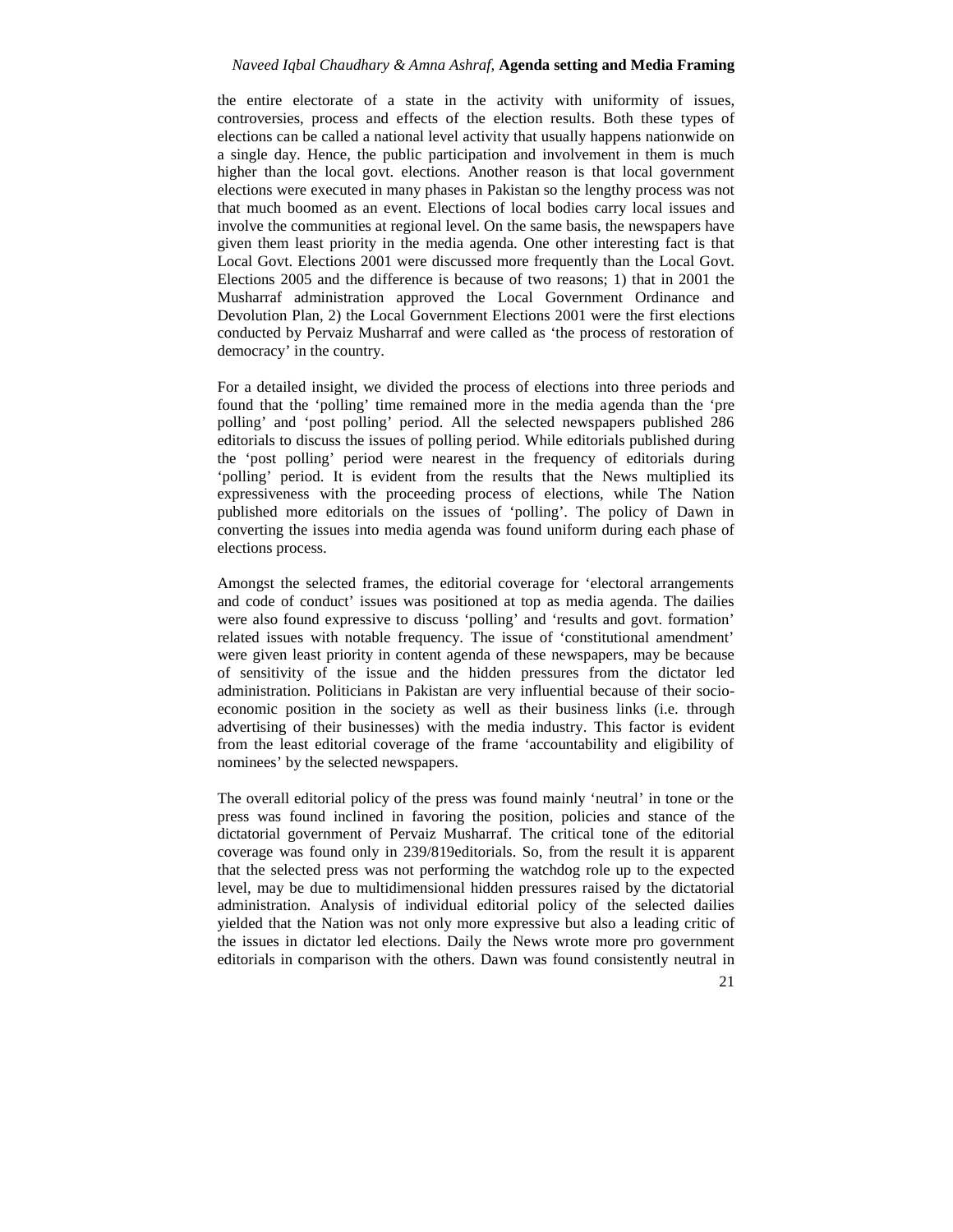tone and less expressive as well. Therefore, it can be claimed that the selected dailies followed their editorial policies in a consistent way while discussing the electoral issues during Pervaiz Musharraf regime.

### **Conclusion**

The purpose of this study was to explore the editorial coverage regarding Referendum (2002), Local Govt. (2001, 2005) and General Elections (2002, 2008) conducted during Pervaiz Musharraf regime (1999-2008). The study considered the case of elite English press of Pakistan and selected daily The News, The Nation and Dawn for analysis due to their diverse editorial policies and vast circulation among readers. The regime of Pervaiz Musharraf was more controversial and critical because of considerable media freedom in this period than the past. It was not the first time that an army ruler ruined the democracy in the country and took over the state affairs. This era was considered important phase of political history of Pakistan not only because of national issues but also due to the geopolitical position regarding US global war on terror after 9/11 incident. Musharraf decided to be one of the major allies of US in this war on terror in Afghanistan, which made him more controversial at national level. He practiced the tactics of conduction all three types of elections in order to be stable and acceptable for Pakistanis. These elections got prominent press attention. The press made free choice to select and frame these electoral issues according to their editorial policies.

Overall, the selected press remained expressive in discussing, analyzing and criticizing the electoral issues but The Nation positioned itself at top by publishing editorials in this regard most frequently.

The selected press, as a whole, remained either 'neutral' or 'positive' towards government policies, actions and performance. Press did not played the expected role of watchdog by publishing more critical editorials on election issues. The Nation again stood at the top by publishing most editorials of 'negative' stance and criticized the Musharraf led elections with diverse range o frames. The News was found pro government and the daily Dawn published 'neutral' postured editorials more frequently.

Among all three types of elections under study, both the General Elections (2002, 2008) were more in the media agenda than the others because it involved nationwide public and form central government of the country. Referendum 2002 resulting Pervaiz Musharraf as President of Pakistan but surprisingly press was found less vocal and less critical than the other elections issues. The Nation persist its lead of editorial frequency and critical tone in the case of Referendum 2001.

All the selected newspapers discussed the 'polling' phase of electoral process more frequently than the 'pre' and 'post' polling period of election process. The frame of 'election arrangement and code of conduct' and 'polling' were more in the media agenda as compared to the other selected frames.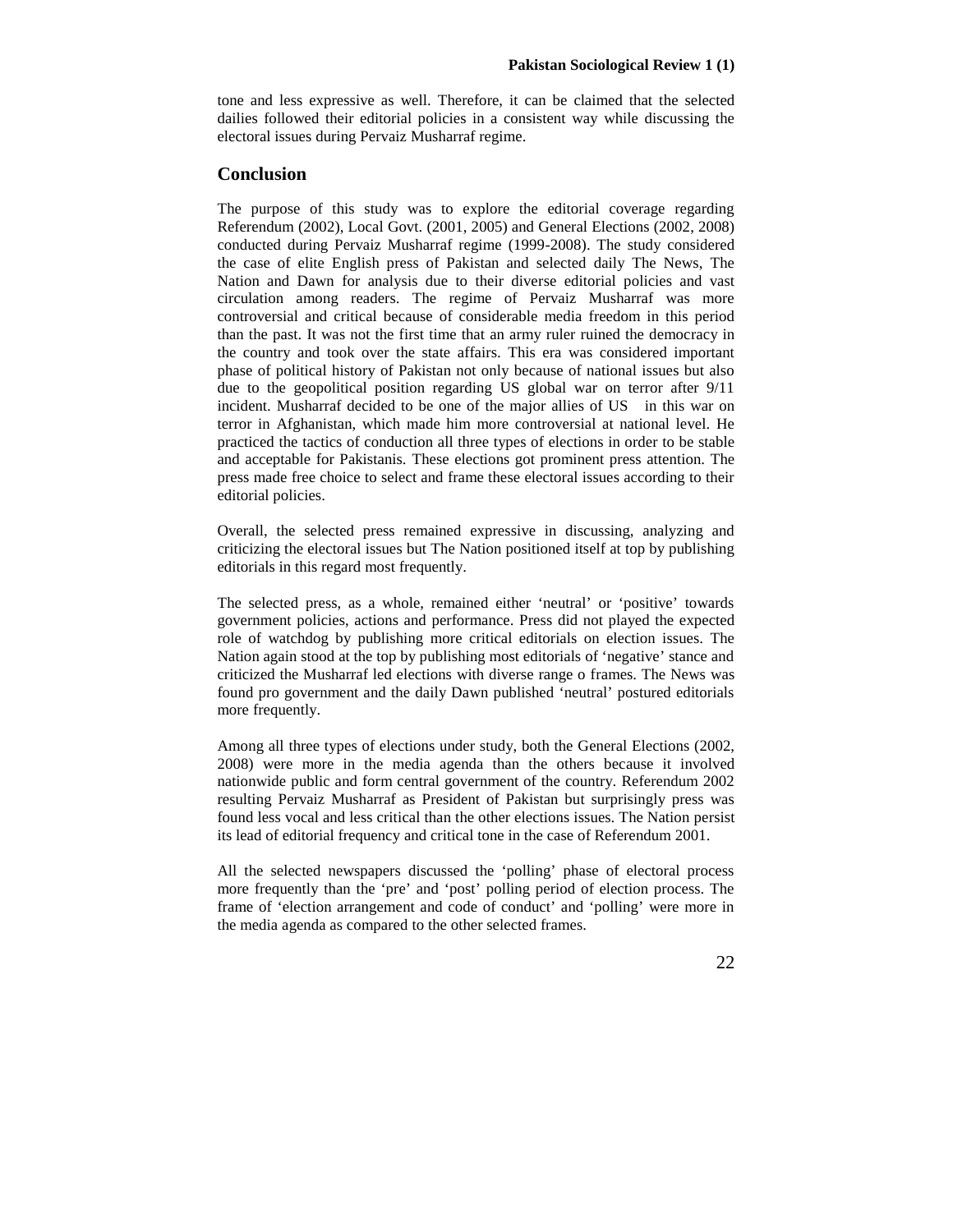The paper has attempted to analyze the media agenda, consistency of editorial policy and framing stance of The News, The Nation and Dawn regarding electoral issues during Pervaiz Musharraf regime (1999-2008). In future, studies comparing Musharraf regime with the other dictators (Ayub Khan, Yahya Khan and Zia ul Haq) regarding electoral issues and their press coverage can yield interesting results.

## **References**

- Aelst, P, V., Maddens, B., Noppe, J., & Fiers, S. (2008). Politicians in the News: Media or Party Logic? : Media Attention and Electoral Success in the Belgian Election Campaign of 2003. *European Journal of Communication* 23(2), 193-210. DOI: 10.1177/0267323108089222. Retrieved from http://ejc.sagepub.com/content/23/2/193.
- Caliendo, S, M., & McIlwain, C. D. (2006). Minority Candidates, Media Framing, and Racial Cues in the 2004 Election. *The Harvard International Journal of Press/Politics,* 11(4), 45-69. DOI: 10.1177/1081180X06293551. Retrieved from http://hij.sagepub.com/content/11/4/45.
- Chyi, H. I., & McCombs, M. (2004). Media salience and the process of framing: Coverage of the Columbine school shootings. *Journalism and Mass Communication Quarterly,* 81(1), 22-35.
- Dominick, J. (2002). *The Dynamics of Mass Communication.* Boston McGraw Hill Companies.
- Domke, D., Fan, D, P., Fibison, M., Shah, D, V., Smith, S, S., & Watts, M. D. (1997). News Media, candidates and issues, and public opinion in the 1996 Presidential Campaign. *Journalism and Mass Communication Quarterly*, 74(4), 718-737.
- Drew, D., & Weaver, D. (1998). Voter Learning in the 2004 Presidential Election: Did the Media Matter? *Journalism and Mass Communication Quarterly,* 83(1), 25-42.
- Drew, D., & Weaver, D. (2006). Voter Learning in the 1996 Presidential Election: Did the Media Matter? *Journalism and Mass Communication Quarterly,* 75(2), 292-301.
- Forrest, J., & Gary, N. M. (1999). The Mass Media, Election Campaigning and Voter Response: The Australian Experience. *Party Politics,* 5(1), 99-114. DOI: 10.1177/1354068899005001006. Retrieved from http://ppq.sagepub.com/content/5/1/99.
- Goffman, E. (1974). *Frame Analysis: An Essay on the Organization of Experience*. New York, NY et al.: Harper & Row.
- Ishaq, N. (2002). *Media and Society Relationship Theories: A critical appreciation of literature available in the Libraries of Lahore.* Unpublished manuscript, Institute of Communication Studies, University of the Punjab, Lahore, Pakistan.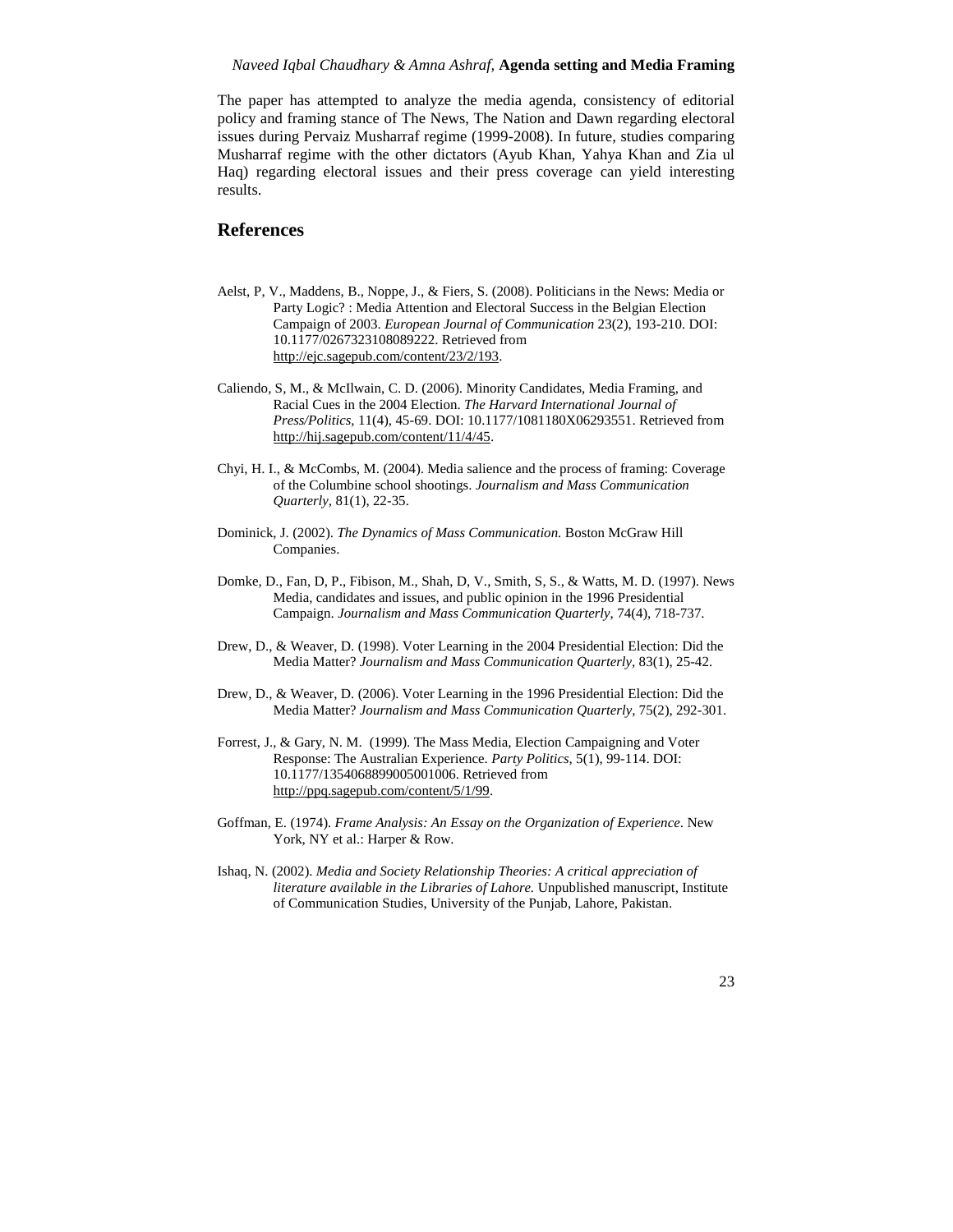- Kellner, D. (2005). The Media and Election 2004. *Cultural Studies; Critical Methodologies,* 5(3), 298-308. DOI: 10.1177/1532708605277005. Retrieved from http://csc.sagepub.com/content/5/3/298.
- Kosicki, G, M., Becker, L, B., & Fredin, E. S. (1994). Buses and Ballots: The role of media images in a local election. *Journalism Quarterly,* 71(1), 76-89.
- McCombs, M, E., & Donald, L. S. (1977). *The Emergence of American Political Issues.* NY: West Publishing Co.
- McNair, B. (2007). An Introduction to Political Communication (4<sup>th</sup> ed). London, NY: Rutledge.
- McQuail, D., & Windahl, S. (1993). *Communication Models for the Study of Mass Communications* (2nd ed). London: Longman.
- Negrine, R. (2008). *The Transformation of political communication: Continuities and changes in media and politics*. Palgrave Macmillan.
- Rudd, C., & Connew, S. (2007). Minor Parties and Media Coverage during the 2005 New Zealand Election. *Political Science* 59(2), 51-62. DOI: 10.1177/003231870705900205. Retrieved from http://pnz.sagepub.com/content/59/2/51.
- Saleem, N. (2010). Framing of U.S. image in The Pakistan Times & Dawn with reference to the Soviet military intervention in Afghanistan (1979-88). *Journal of Media Studies,* 25(1), 33-49.
- Severin, W. J., & Jr, J. T. (1992). *Communication Theories: Origins, Methods, and uses in the Mass Media* (3rd ed). New York: London Group Limited.
- Strömbäck, J., & Aelst, P. V. (2010). Exploring Some Antecedents of the Media's Framing of Election News: A Comparison of Swedish and Belgian Election News. *The International Journal of Press/Politics,* 15(1), 41-59. DOI: 10.1177/1940161209351004. Retrieved from http://hij.sagepub.com/content/15/1/41.
- Tworzecki, H., & Semetko, H. A. (2010). Media Uses and Effects in New Democracies: The Case of Poland's 2005 Parliamentary and Presidential Elections. *The International Journal of Press/Politics,* 15(2), 155-174*.* DOI: 10.1177/1940161209360698. Retrieved from http://hij.sagepub.com/content/15/2/155.